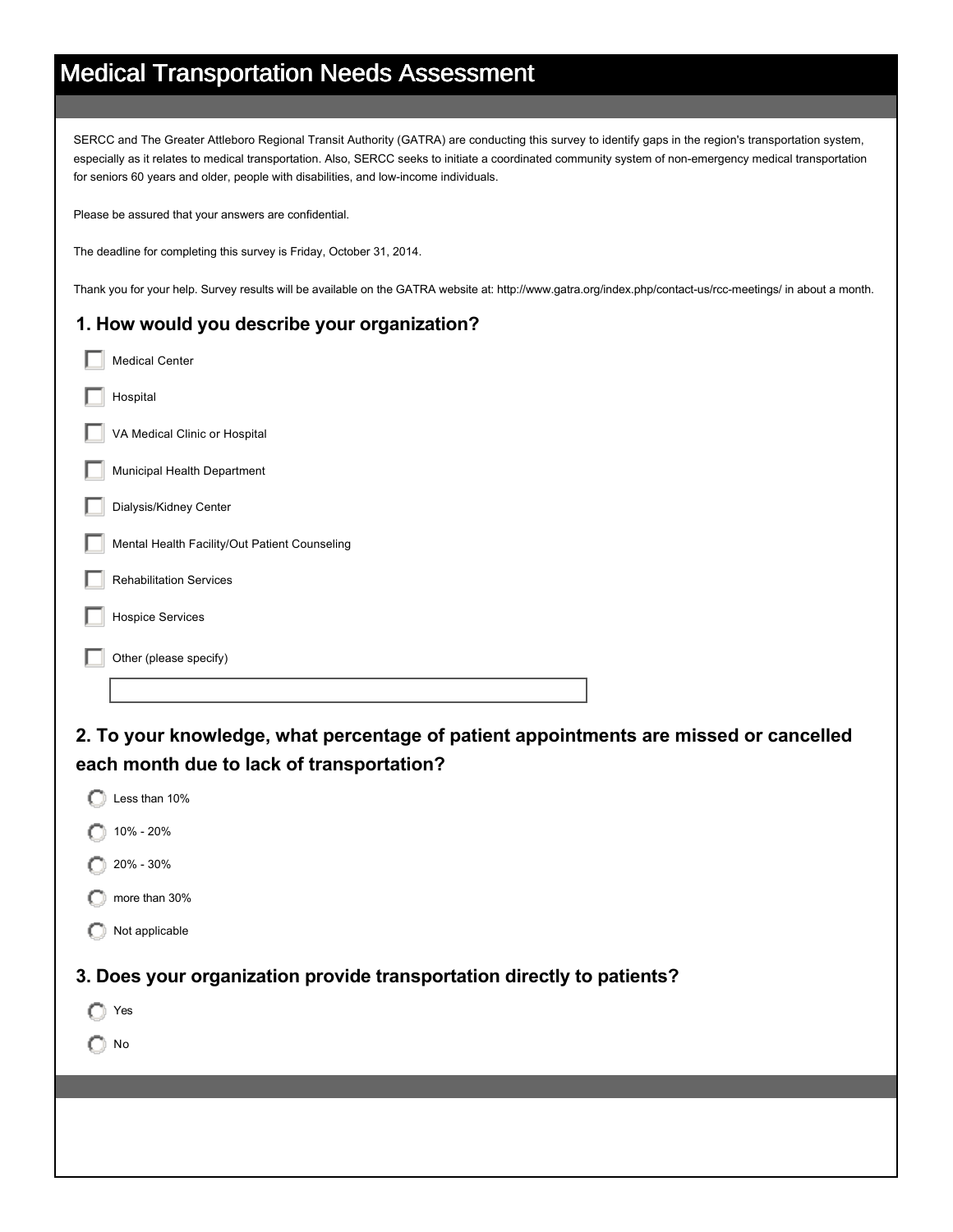| <b>Medical Transportation Needs Assessment</b>                                         |
|----------------------------------------------------------------------------------------|
| 4. Please indicate the type of transportation provided.                                |
| Shared ambulatory van                                                                  |
| Shared accessible van                                                                  |
| Stretcher van                                                                          |
| Ambulance                                                                              |
| Other (please specify)                                                                 |
|                                                                                        |
| 5. What are the operating days and hours for your transportation services?             |
|                                                                                        |
|                                                                                        |
| 6. Have you coordinated with other organizations, community-based groups, or transit   |
| authorities to provide transportation to patients?                                     |
| Yes                                                                                    |
| No                                                                                     |
|                                                                                        |
|                                                                                        |
| 7. Please list all organizations that you have coordinated with below.                 |
|                                                                                        |
|                                                                                        |
| 8. What are the operating days and hours for these transportation services?            |
|                                                                                        |
|                                                                                        |
|                                                                                        |
| 9. Does your organization provide transportation through a contracted broker/provider? |
| $\bigcap$ Yes                                                                          |
| $\Box$ No                                                                              |
|                                                                                        |
|                                                                                        |
| 10. Please include details about the transportation you contract out below.            |
|                                                                                        |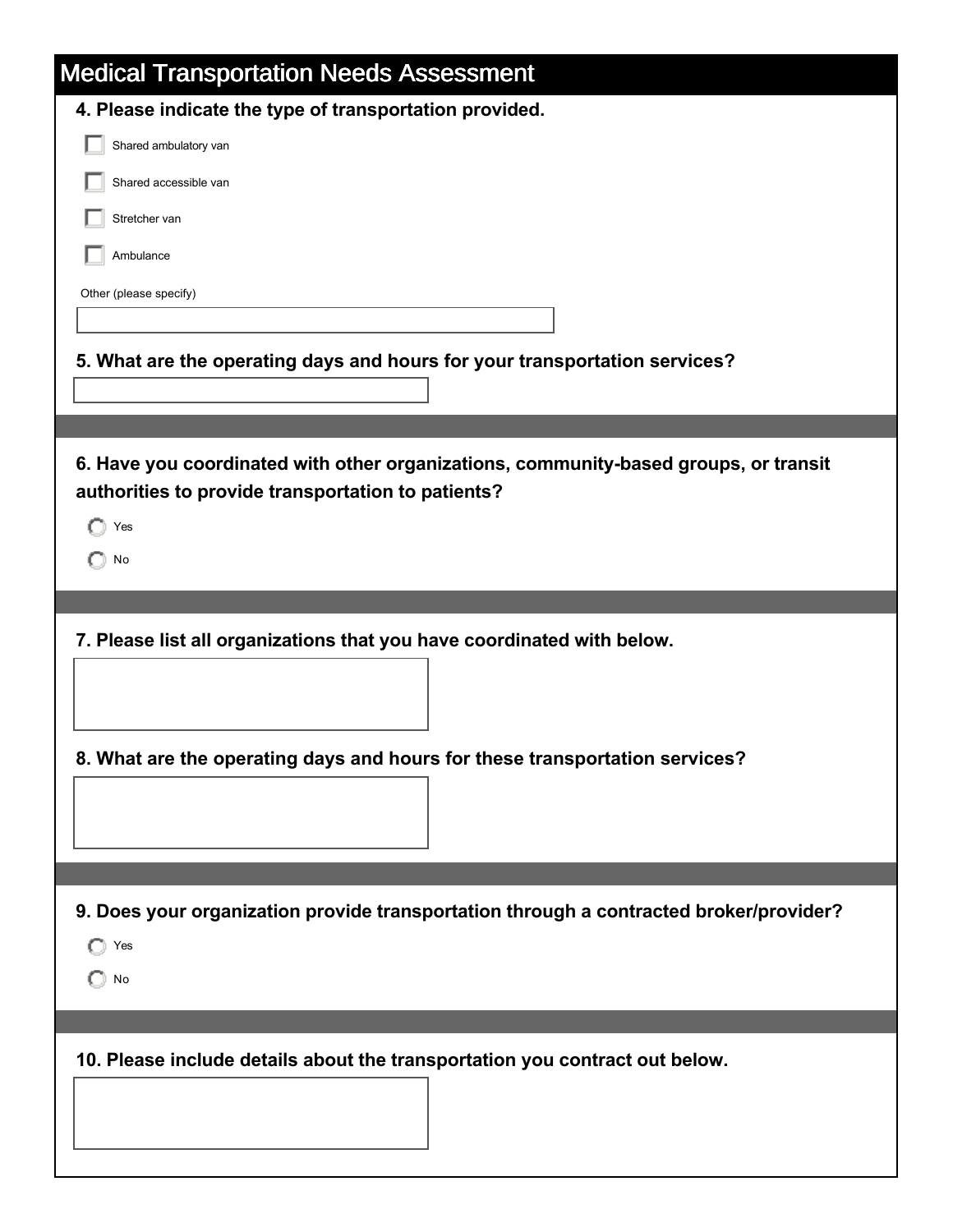| <b>Medical Transportation Needs Assessment</b>                                                                     |  |
|--------------------------------------------------------------------------------------------------------------------|--|
| 11. Please indicate the type of contracted transportation provided.                                                |  |
| Public Transportation                                                                                              |  |
| Taxi/sedan                                                                                                         |  |
| Shared ambulatory van                                                                                              |  |
| Shared accessible van                                                                                              |  |
| Stretcher van                                                                                                      |  |
| Ambulance                                                                                                          |  |
| Other (please specify)                                                                                             |  |
|                                                                                                                    |  |
|                                                                                                                    |  |
|                                                                                                                    |  |
| 12. What are the operating days and hours for these contracted transportation services?                            |  |
|                                                                                                                    |  |
|                                                                                                                    |  |
|                                                                                                                    |  |
|                                                                                                                    |  |
| 13. Do you have knowledge of the available transportation services in your area?                                   |  |
| Yes                                                                                                                |  |
| No                                                                                                                 |  |
|                                                                                                                    |  |
| 14. Does your organization provide information to patients about available transportation<br>services in the area? |  |
| Yes                                                                                                                |  |
| $\bigcirc$ No                                                                                                      |  |
| 15. Would you like to provide information about available transportation options to your                           |  |
| patients?                                                                                                          |  |
| Yes                                                                                                                |  |
| No<br>O                                                                                                            |  |
| 16. Are you familiar with GATRA's transportation inventory website, Ride Match,                                    |  |
| (www.massridematch.org)?                                                                                           |  |
| Yes                                                                                                                |  |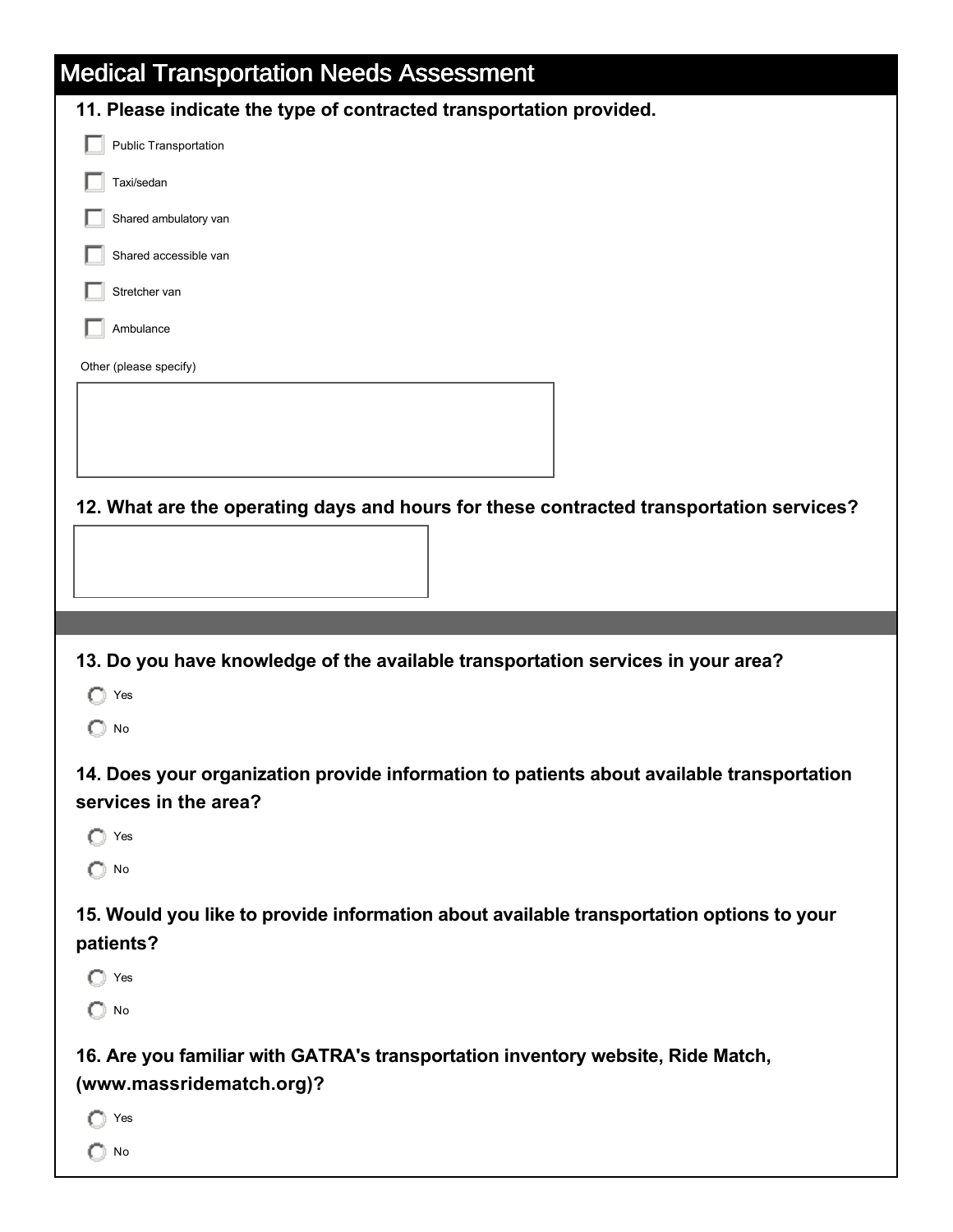| <b>Medical Transportation Needs Assessment</b>                                                                                                                   |  |  |
|------------------------------------------------------------------------------------------------------------------------------------------------------------------|--|--|
|                                                                                                                                                                  |  |  |
| 17. Have you used the www.massridematch.org website to locate transportation options in<br>southeastern Massachusetts?<br>Yes<br>No                              |  |  |
|                                                                                                                                                                  |  |  |
| 18. Does your organization provide screening or ADA eligibility forms for transportation<br>services?<br>Yes<br>$\bigcirc$ No                                    |  |  |
| 19. Does anyone at your organization make transportation arrangements for patients?<br>Yes<br>$\bigcap$ No                                                       |  |  |
|                                                                                                                                                                  |  |  |
| 20. Please provide the name, phone, and email of the person who makes transportation<br>arrangements.<br>Name<br>Phone<br>Email                                  |  |  |
| 21. Do you know of any other services within the community that provide medical<br>transportation (from an individual's home to a medical service)?<br>Yes<br>No |  |  |
|                                                                                                                                                                  |  |  |
| 22. Please list all the services that provide medical transportation in your community.                                                                          |  |  |
|                                                                                                                                                                  |  |  |